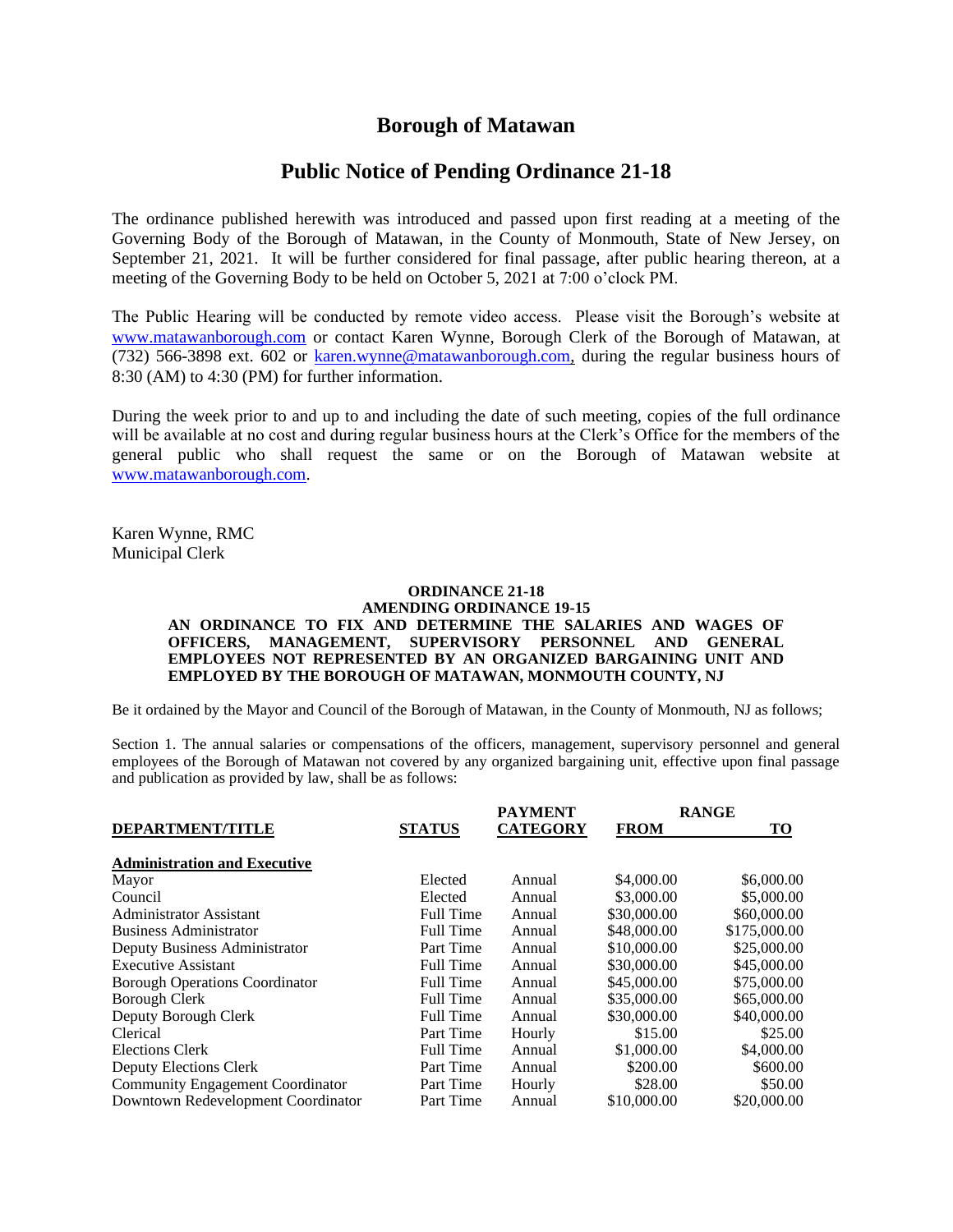| <b>Information Officer</b>                                                           | Part Time                | Hourly           | \$28.00                   | \$50.00                      |  |  |  |  |
|--------------------------------------------------------------------------------------|--------------------------|------------------|---------------------------|------------------------------|--|--|--|--|
| <b>Systems Coordinator</b>                                                           | Part Time                | Annual           | \$4,000.00                | \$15,000.00                  |  |  |  |  |
| Registrar                                                                            | Part-Time                | Annual           | \$3,000.00                | \$5,000.00                   |  |  |  |  |
| Deputy Registrar                                                                     | Part-Time                | Annual           | \$1,000.00                | \$2,000.00                   |  |  |  |  |
|                                                                                      |                          |                  |                           |                              |  |  |  |  |
| <b>Construction, Inspections, Fire Prevention &amp; Property Maintenance Offices</b> |                          |                  |                           |                              |  |  |  |  |
| Construction Official/Zoning Officer/Bldg Insp. Part Time                            |                          | Annual           | \$30,000.00               | \$55,000.00                  |  |  |  |  |
| Plumbing Sub-Code Official or Plumbing Insp.                                         | Part Time                | Annual           | \$5,000.00                | \$20,000.00                  |  |  |  |  |
| Electrical Sub-Code Official & Electrical Insp.                                      | Part Time                | Annual           | \$5,000.00                | \$15,000.00                  |  |  |  |  |
| Fire Prevention Official                                                             | Part Time                | Annual           | \$10,000.00               | \$42,000.00                  |  |  |  |  |
| Fire Prevention Inspector                                                            | Part Time                | Annual           | \$5,000.00                | \$15,000.00                  |  |  |  |  |
| Fire Prevention Official & Inspector                                                 | Part Time                | Annual           | \$10,000.00               | \$42,000.00                  |  |  |  |  |
| <b>Technical Assistant</b>                                                           | Full Time                | Annual           | \$30,000.00               | \$65,000.00                  |  |  |  |  |
| Clerk/Typist Construction/Zoning/Fire Prev.                                          | Full Time                | Annual           | \$30,000.00               | \$45,000.00                  |  |  |  |  |
| Property Maintenance Officer                                                         | Part Time                | Hourly           | \$5,000.00                | \$20,000.00                  |  |  |  |  |
|                                                                                      |                          |                  |                           |                              |  |  |  |  |
| <b>Finance/Tax Offices</b>                                                           |                          |                  |                           |                              |  |  |  |  |
| CFO/Treasurer                                                                        | Full Time                | Annual           | \$60,000.00               | \$110,000.00                 |  |  |  |  |
| <b>CFO</b>                                                                           | Part Time                | Hourly           | \$50.00                   | \$100.00                     |  |  |  |  |
| <b>Tax Assessor</b>                                                                  | Part Time                | Annual           | \$10,000.00               | \$40,000.00                  |  |  |  |  |
| Revenue Collector/Assessing Clerk                                                    | Full Time                | Annual           | \$30,000.00               | \$45,000.00                  |  |  |  |  |
| Tax Collector                                                                        | Full Time                | Annual           | \$35,000.00               | \$50,000.00                  |  |  |  |  |
| Tax Collector                                                                        | Part Time                | Annual           | \$20,000.00               | \$40,000.00                  |  |  |  |  |
| Deputy Tax Collector                                                                 | Full Time                | Annual           | \$25,000.00               | \$50,000.00                  |  |  |  |  |
| Supervisor/Payroll, Personnel &                                                      | Full Time                | Annual           | \$35,000.00               | \$75,000.00                  |  |  |  |  |
| <b>Accounting Services</b>                                                           |                          |                  |                           |                              |  |  |  |  |
| Bookkeeper/Staff Assistant                                                           | Full Time                | Annual           | \$25,000.00               | \$45,000.00                  |  |  |  |  |
| Bookkeeper                                                                           | Part-time                | Hourly           | \$15.00                   | \$30.00                      |  |  |  |  |
|                                                                                      |                          |                  |                           |                              |  |  |  |  |
| <b>Municipal Court</b>                                                               |                          |                  |                           |                              |  |  |  |  |
| Magistrate                                                                           | Full Time                | Annual           | \$12,000.00               | \$35,000.00                  |  |  |  |  |
|                                                                                      |                          |                  |                           |                              |  |  |  |  |
|                                                                                      |                          |                  |                           |                              |  |  |  |  |
| <b>Public Safety</b>                                                                 |                          |                  |                           |                              |  |  |  |  |
| Chief of Police                                                                      | Full Time                | Annual           | \$79,000.00               | \$170,000.00                 |  |  |  |  |
| Captain of Police                                                                    | Full Time                | Annual           | \$79,000.00               | \$155,500.00                 |  |  |  |  |
| Lieutenant of Police                                                                 | <b>Full Time</b>         | Annual           | \$69,000.00               | \$150,000.00                 |  |  |  |  |
| <b>Police Matron</b>                                                                 | Part Time                | Hourly           | \$15.00                   | \$25.00                      |  |  |  |  |
| School Crossing Guard (based on 10 Months)                                           | Part Time                | Annual           | \$7,500.00                | \$12,000.00                  |  |  |  |  |
| <b>School Crossing Guard</b>                                                         | Part Time                | Per Post         | \$15.00                   | \$35.00                      |  |  |  |  |
| <b>Substitute School Crossing Guard</b>                                              | Part Time                | Per Post         | \$23.00                   | \$35.00                      |  |  |  |  |
| Police Secretary                                                                     | Part Time                | Hourly           | \$15.00                   | \$35.00                      |  |  |  |  |
| Police Records Clerk                                                                 | Full Time                | Annual           | \$30,000.00               | \$50,000.00                  |  |  |  |  |
| Class Two Specials                                                                   | Part-Time                | Hourly           | \$15.00                   | \$30.00                      |  |  |  |  |
| Class One Specials                                                                   | Part-Time                | Hourly           | \$15.00                   | \$30.00                      |  |  |  |  |
| <b>Emergency Management Coordinator</b>                                              | Part Time                | Annual           | \$500.00                  | \$5,000.00                   |  |  |  |  |
| Emergency Management 1st Deputy Coordinator Part Time                                |                          | Annual           | \$500.00                  | \$3,000.00                   |  |  |  |  |
| Emergency Management 2nd Deputy CoordinatorPart Time                                 |                          | Annual           | \$500.00                  | \$3,000.00                   |  |  |  |  |
| Railroad Parking Enforcement Officer                                                 | Part Time                | Hourly           | \$15.00                   | \$25.00                      |  |  |  |  |
| <b>OEM CERT Coordinator</b>                                                          | Part Time                | Hourly           | \$500.00                  | \$800.00                     |  |  |  |  |
|                                                                                      |                          |                  |                           |                              |  |  |  |  |
| <b>Public Works</b>                                                                  |                          |                  |                           |                              |  |  |  |  |
| Superintendent                                                                       | Full Time                | Annual           | \$100,000.00              |                              |  |  |  |  |
| Deputy Superintendent                                                                | Full Time                | Annual           | \$80,000.00               | \$140,000.00<br>\$100,000.00 |  |  |  |  |
| <b>Recycling Coordinator</b>                                                         | Part Time                | Annual           | \$2,000.00                | \$10,000.00                  |  |  |  |  |
| <b>Clean Communities Coordinator</b>                                                 | Part Time                | Annual           | \$3,000.00                | \$10,000.00                  |  |  |  |  |
|                                                                                      |                          |                  |                           |                              |  |  |  |  |
| Recreation                                                                           |                          |                  |                           |                              |  |  |  |  |
| Director<br><b>Summer Program Director</b>                                           | Part Time<br>Seasonal/PT | Annual<br>Annual | \$10,000.00<br>\$1,700.00 | \$25,000.00<br>\$6,000.00    |  |  |  |  |